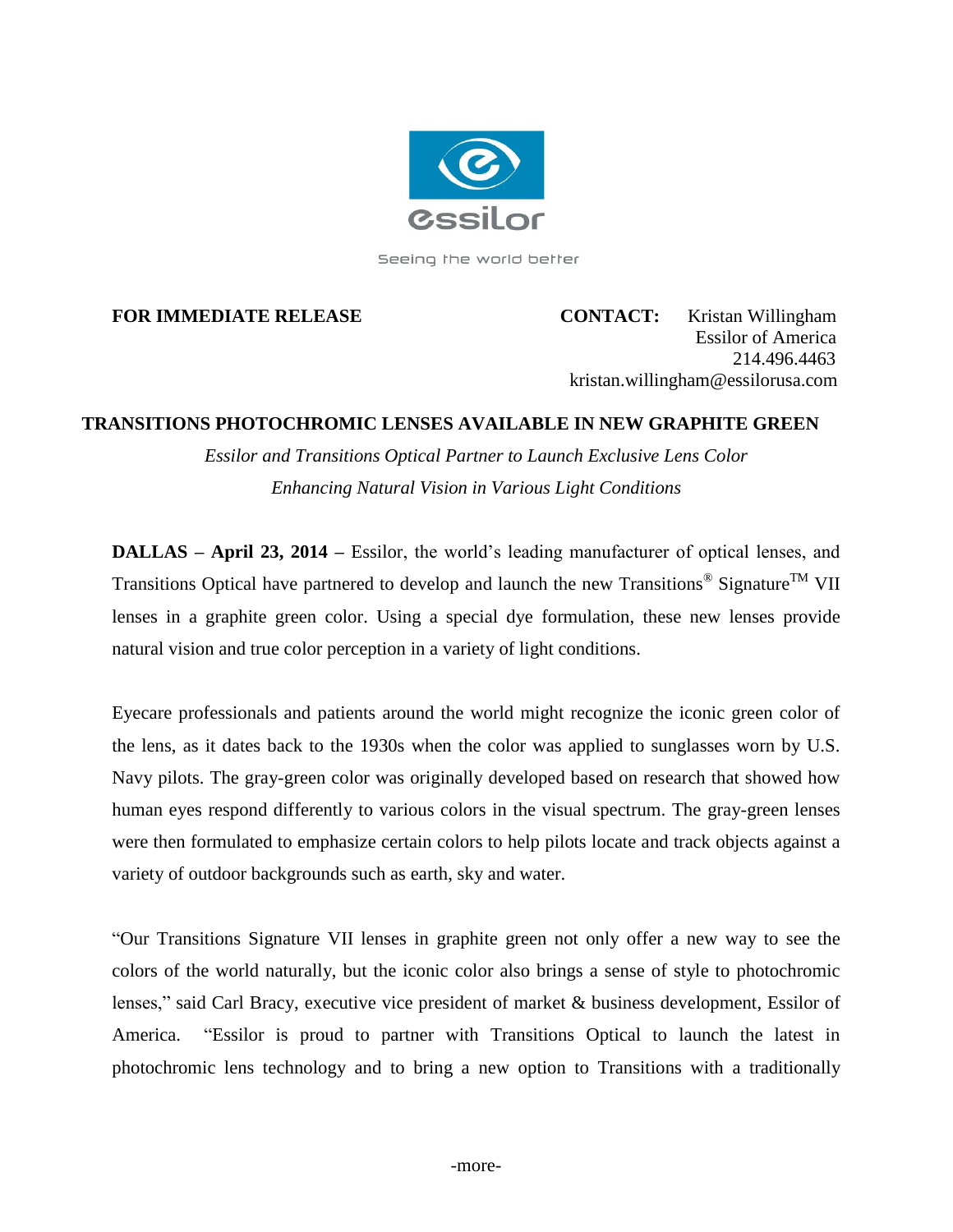popular lens color that looks great and offers natural color perception in variable and bright light conditions."

Transitions Signature VII lenses in graphite green were developed using two technologies: Chromatic Color Adaptation technology and Chromea<sup>7TM</sup> technology. Chromatic Color Adaptation technology is a method used to evaluate tinted and photochromic lenses. Chromea7 technology is a breakthrough molecular formulation which enables Transitions Signature VII lenses to be more responsive to changes in light outdoors, reduce glare and enhance contrast to reduce eye fatigue and strain and get even darker in higher temperatures.

This new color is part of the Transitions Signature VII lenses offering recently also introduced in brown and gray.

For more information about Transitions Signature VII lenses, please visit EssilorTransitions.com.

#### **About Essilor**

Essilor is the leading manufacturer of optical lenses in the United States and is the market leader in progressive, high-index and anti-reflective coated lenses. A pioneer in the development and production of ophthalmic lenses, Essilor employs more than 10,000 people throughout North America. Essilor manufactures optical lenses under the VARILUX<sup>®</sup>, CRIZAL<sup>®</sup>, XPERIO<sup>®</sup>, DEFINITY<sup>®</sup>, THIN&LITE<sup>®</sup> and other Essilor brand names. Essilor Laboratories of America, Inc. is the largest, and most trusted, optical lab network in the U.S. and offers a wide choice of services and lens brands, including Essilor premium lenses, to eyecare professionals across the nation. Essilor of America, Inc. (Essilor) is a subsidiary of Paris-based Essilor International, a publicly held company traded on the Euronext Paris stock exchange (Reuters: [ESSI.PA\)](http://essi.pa/).

#### **# # #**

### **About Transitions Optical**

Since Transitions Optical, headquartered in Pinellas Park, Fla., was founded more than 20 years ago, the company has been driven by an innovative spirit and a commitment to partnership. As the leading provider of photochromics to optical manufacturers, Transitions Optical offers state-of-the-art light management technology in virtually every major lens design and material encompassing a family of everyday adaptive lenses and performance sun lenses.

Everyday lens options include Transitions® Signature lenses, which provide indoor clarity and are more responsive to UV outdoor; Transitions® XTRActive® lenses which offer more activation for extra protection; and the revolutionary Transitions® Vantage™ lenses, the first and only photochromic lenses to darken and polarize for even crisper sharper vision.

The Transitions<sup>®</sup> adaptive sunglass line includes a range of products customized in partnership with other best-inclass brands. These products are all designed to provide a visual advantage by increasing contrast, sharpening colors, reducing glare and improving distance and depth perception.

> 13555 North Stemmons Freeway Dallas, Texas 75234 1-800-Essilor